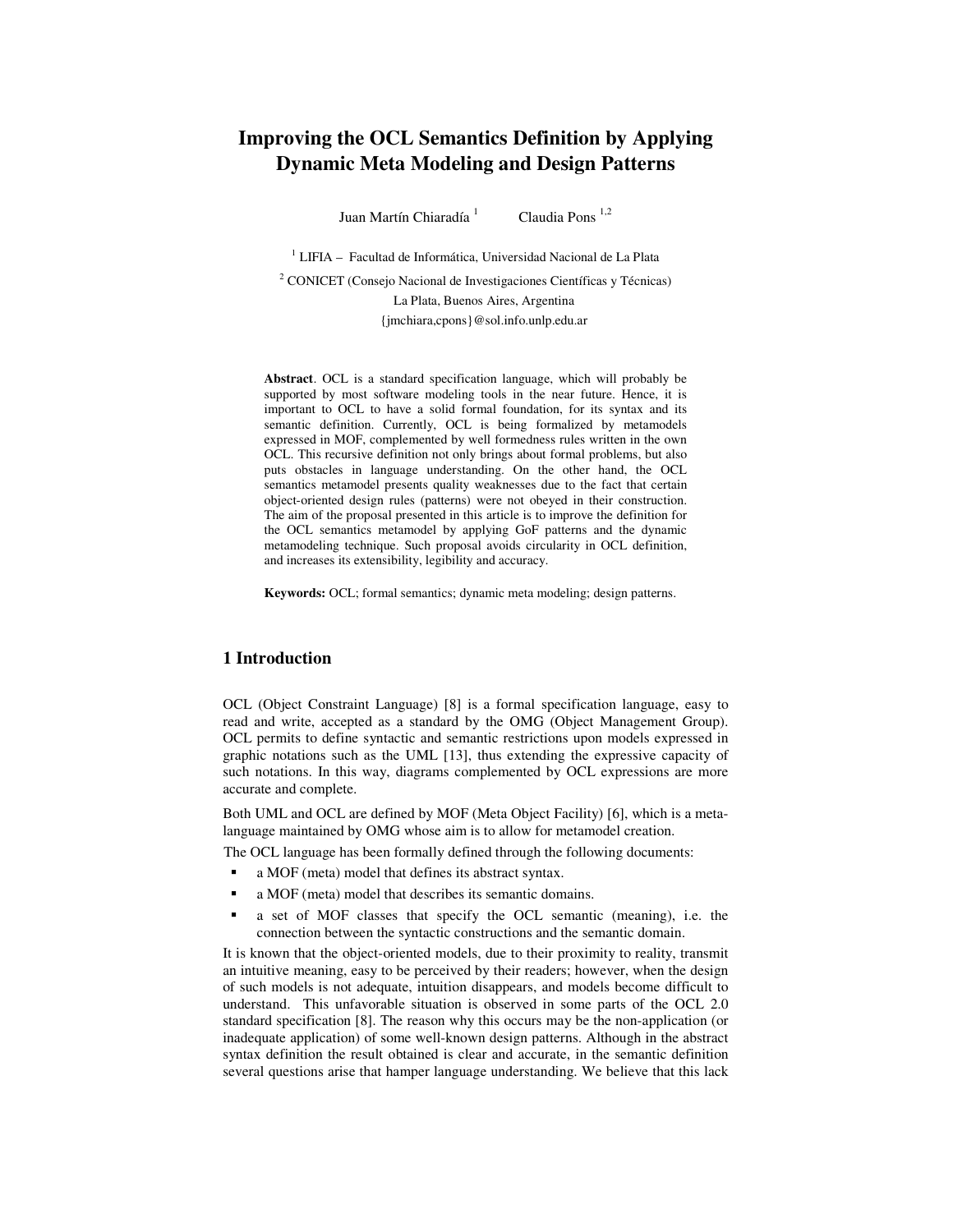of "self- explaining" observed in [8] is due to an erroneous selection of the design patterns used in the design of the semantics metamodel.

Working towards the solution to this problem, we propose to create a clearer and simpler alternative definition for the OCL semantics. For that purpose, GoF patterns [4] will be applied to the design presented in the standard specification document [8]. Our hypothesis is that pattern application will contribute to improve legibility, extensibility and accuracy of OCL definition.

To provide an adequate context to the reading of this proposal, in Section 2 we present a summary of the current OCL semantics [8]. Then, in Section 3, we propose a new definition for the OCL semantics, based on the *Visitor* pattern application [4] upon the semantics metamodels; we also use the technique known as *Dynamic Meta Modelling* (DMM) [2] [5] to achieve an accurate specification of the semantics, but keeping clarity, and communicating concepts in a more intuitive manner. Finally, in Section 4, we present conclusions and future works.

#### **2 OCL Specification Overview**

OCL expression is defined in [8] as "an expression that can be evaluated in a given environment" and it states that "evaluation of the expression yields a value". Taking it into account, the 'meaning' (semantics) of an OCL expression can be defined as the value yielded by its evaluation in a given environment. In order to specify this semantics, [8] proposes the structure illustrated in figure 1.



**Figure 1:** Overview of packages in the UML-based semantics

Figure 2 shows the overview of the *AbstractSintax* package, which defines the abstract syntax of OCL as a hierarchy of meta classes. In the other hand, *Evaluations* package defines the semantics of these expressions using also a hierarchy of meta classes where each one represents an evaluation of a particular kind of expression (see figure 3). The idea behind this representation is that each evaluation yields a result in a given environment, therefore, the semantics evaluation of an expression in a specific environment is given by associating each evaluation instance to an expression model (see figure 4).

It is easy to see how *Evaluations* package replicates the hierarchy of the abstract syntax. We believe that this duplication is unnecessary and yields to disadvantages such as low legibility of the meta model and inefficiency in the development of automatics tools based on this semantics. We will expand this in the next section.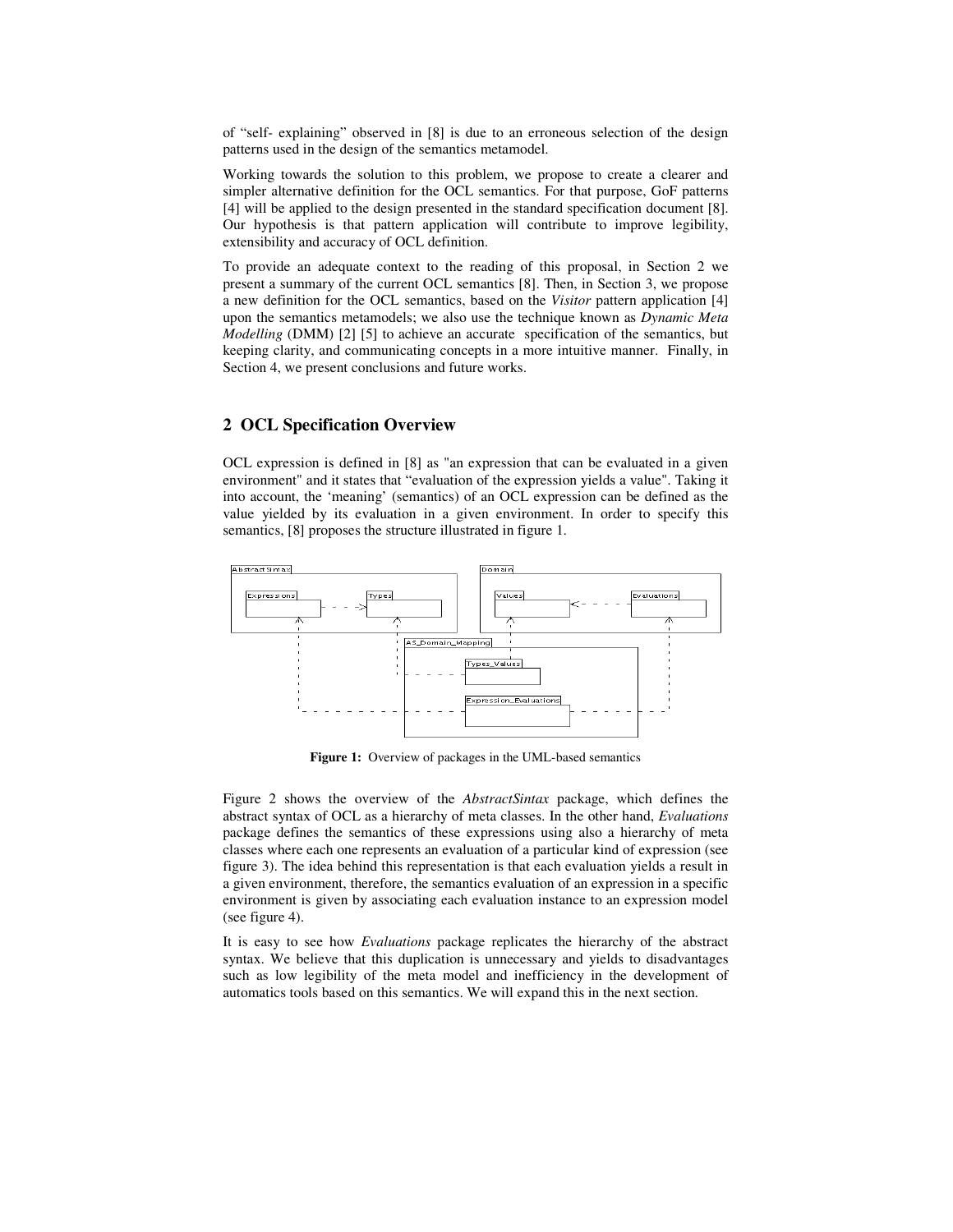





**Figure 3:** *Evaluations* package overview



**Figure 4:** Semantics Evaluation of an expression.

## **3 Semantics evaluation through "Visitor" pattern and DMM**

In this section we define a meta class named *OclEvaluator* to give semantic meaning to syntax expressions by associating them with its corresponding value. In this way, *OclEvaluator* works as a bridge between AbstractSyntax and Values packages (see figure 5).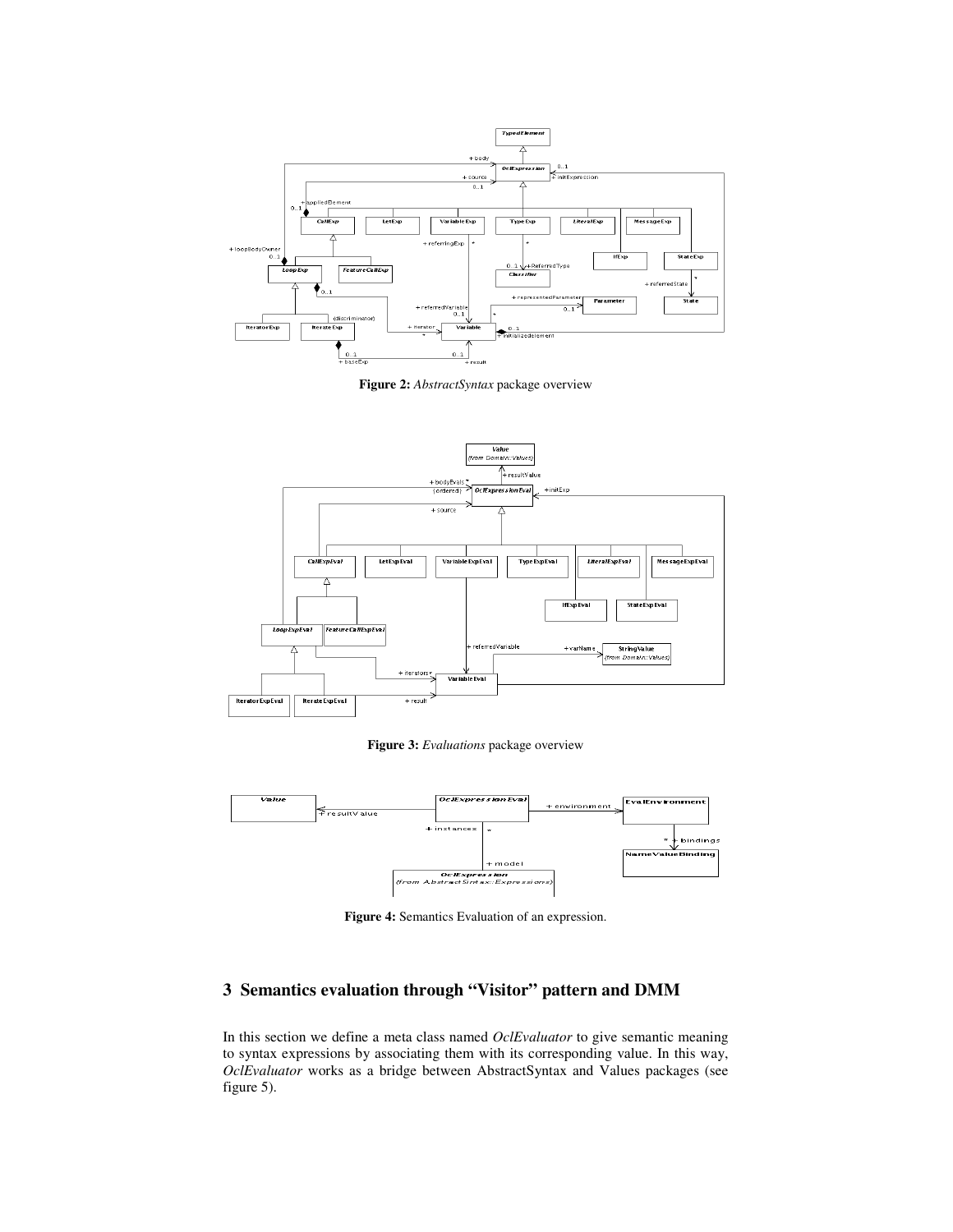

**Figure 5**: OCL meta model using the Visitor

In order to evaluate an expression, the *OclEvaluator* uses an evaluation environment called *EvalEnvironment* following the classic strategy used in semantic definition of programming languages (examples of this approach can be found in [3] and [10]). An expressions evaluation depends on its evaluation environment as well as its syntax structure.

The *OclExpression* structure is not likely to change, and several operations might be defined (e.g. refactoring operations, semantics evaluation, code generation operations, etc.). Consequently, we consider that it is more appropriate to avoid polluting the static structure with these operations and then to apply the Visitor pattern [4], in order to keep it simple and clear (See figure 6).



**Figure 6**: Evaluation metamodel using the Visitor pattern.

In addition, we believe that the best way to understand the semantics evaluation is by showing the evaluation process itself. By using only class diagrams to reflect the semantics evaluation, it is hard (or almost impossible) to reveal the latter process, because of the static nature inherent to these diagrams. Furthermore, to completely understand all the process it is necessary to pay attention to the constraints established on these diagrams. In [8], these constrains are written in OCL with two negatives outcomes:

- The expressibility and simplicity obtained from the use of UML in the semantics metamodel over the math one is lost because of the necessity of be aware of the constraints to fully understand the semantic.
- The constraints are written in OCL, so that the semantics of OCL is defined in terms of OCL itself! If someone didn't understand OCL, they would neither understand these constraints.

Consequently, with the aim of a simple, precise and clear explanation, in this section we use sequence diagrams to visualize the distinct steps throughout the semantics evaluation of expressions. This approach is known as *Dynamic Meta Modelling* (DMM) [2] [5], and has been used in the semantics specification of UML elements (such as State Machines and Collaborations), but its use in OCL specification has not been explored before.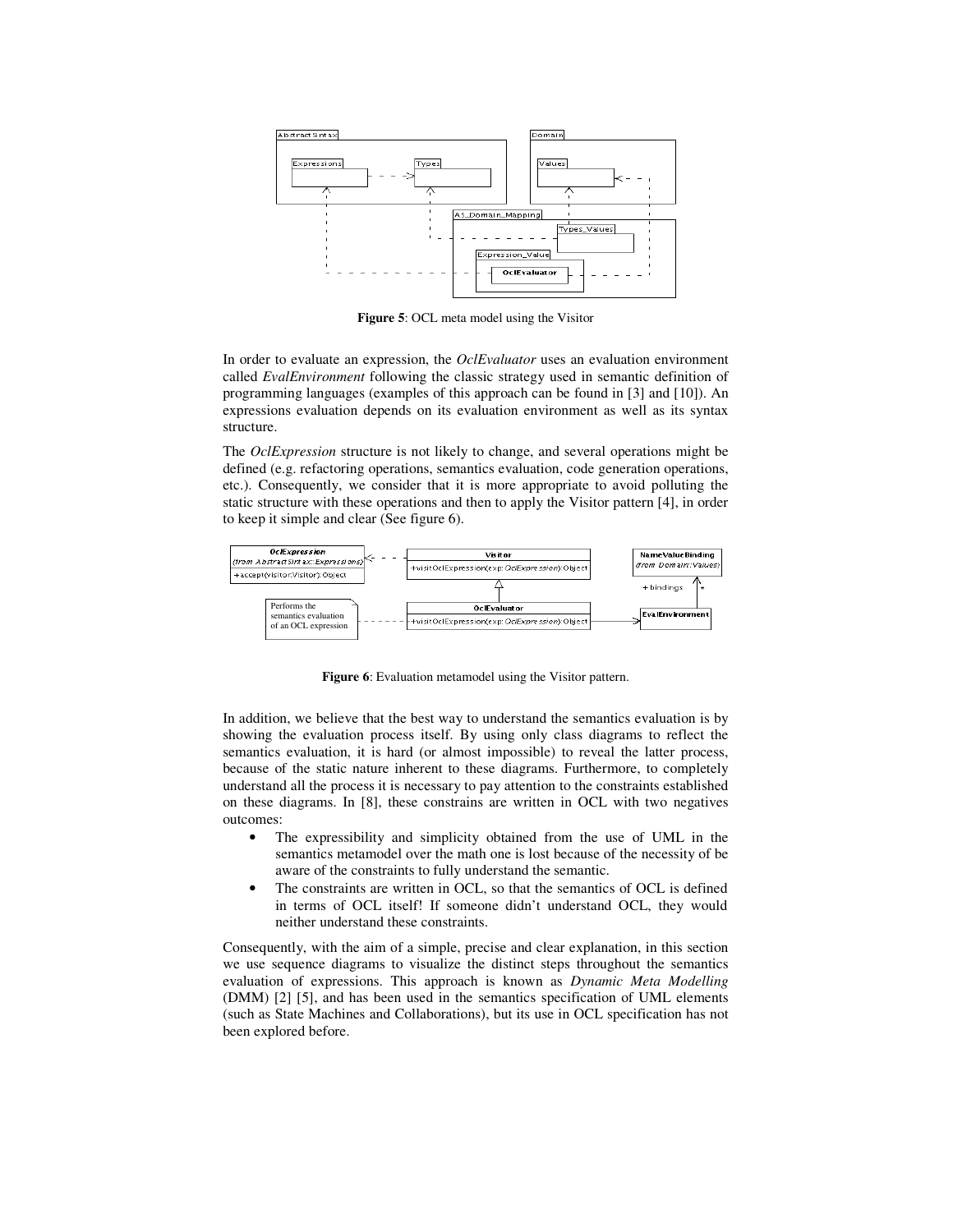#### **3.1** *Semantics of a LetExp*

The evaluation of a *LetExp* proposed in [8] is shown in figure 7. The diagram shows how the evaluation encapsulates the result value and the evaluation environment, although neither the evaluation method nor structural constraints are specified on this diagram.



**Figure 7**: Standard UML based semantic evaluation of a *LetExp*.

Therefore a simple analysis of the last diagram doesn't give us too much information about the semantics of a *LetExp*; it only gives us information about the static structure of the elements implied in this evaluation. In order to fully understand the previous diagram, we must study its well formed rules [8].

As we previously established, these constraints have the disadvantage that they are written in OCL, which clearly becomes an obstacle for those who give their first steps in OCL.

The appendix A of [7] presents the maths model of the OCL semantics (see figure 8). Taking it into account, we can translate this algorithm under the applicative order reduction into a sequence diagram (see figure 9).

A context for evaluation is given by an environment  $\tau = (\sigma, \beta)$  consisting of a system state  $\sigma$  and a variable assignment  $\beta$ :  $Var_t \rightarrow I(t)$ . A system state  $\sigma$  provides access to the set of currently existing objects, their attribute values, and association links between objects. A variable assignment  $\beta$  maps variable names to values. Let *Env* be the set of environments  $\tau = (\sigma, \beta)$ . The semantics of a *LetExp* is a function  $I[e]:Env \rightarrow I(t)$  that is defined as follows.  $I[\text{let } v = e_1 \text{ in } e_2]$  $(\tau) = I[\![e_2]\!](\sigma, \beta \{v/I[\![e_1]\!](\tau)\}).$ 

**Figure 8:** Maths **s**emantics of *LetExp*

As a first step of evaluation, we evaluate the *init* expression ( $I[\![e_1]\!]$  $(\tau)$ , signals 4 and 5) to extend the evaluation environment with the latter evaluation ( $\beta \{v/I[\![ e_1]\!](\tau)\}$ , signals 6, 7 and 8). Then, we evaluate the *in* expression in the new environment, and the value returned by this is the result of the whole *LetExp* evaluation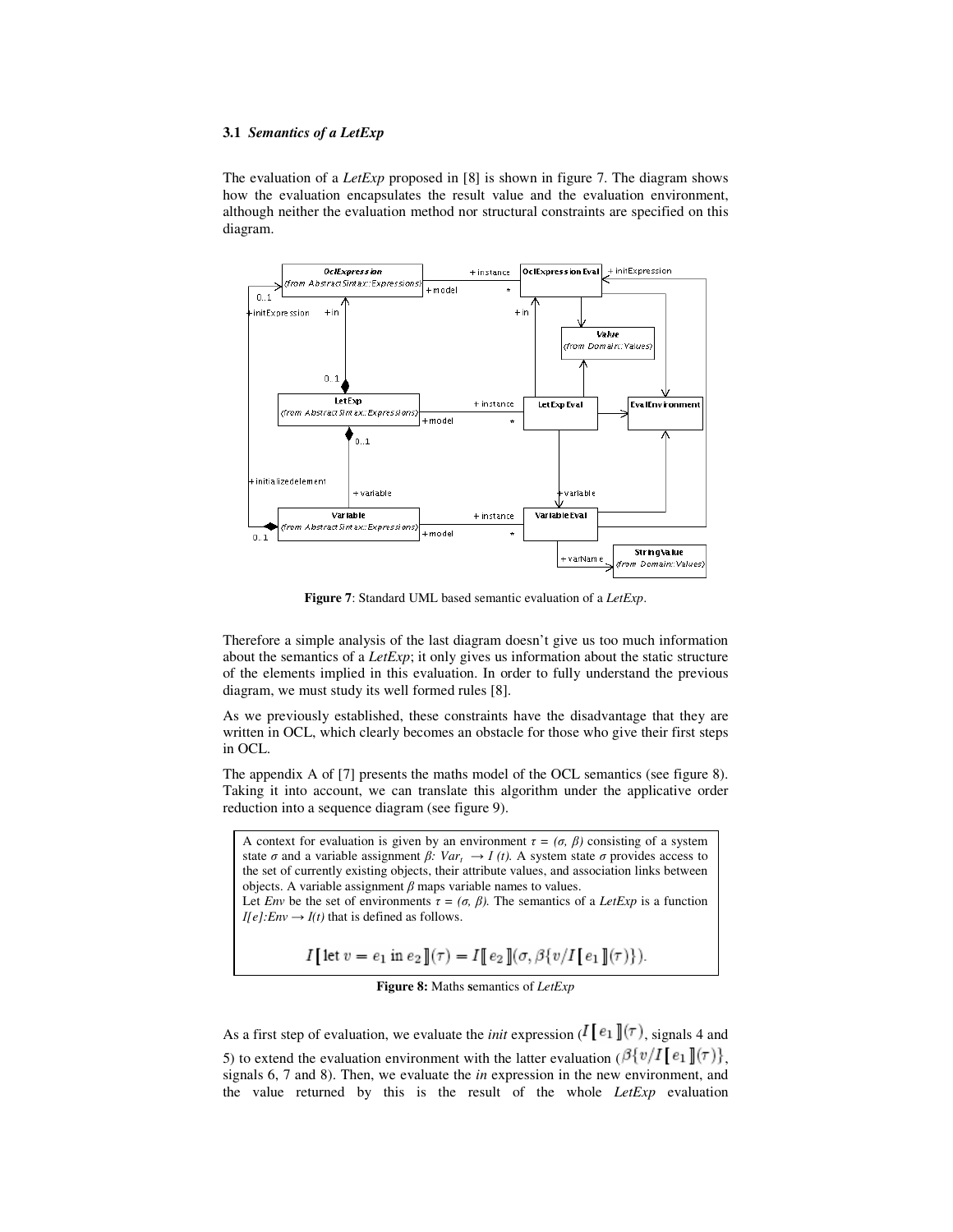$(I[[e_2]](\sigma, \beta\{v/I[[e_1]](\tau)\})$ , signals 9, 10 and 11). Note that the internal environment modification were propagated outside the *LetExp* evaluation, we saved the environment at the beginning of the evaluation process to recover it when the evaluation is finished (signals 2 and 12).



**Figure 9:** Sequence diagrama of a *LetExp* evaluation.

#### **3.2** *Semantics of IterateExp*

The semantics evaluation of an *IterateExp* as is expressed in [8] is shown in figure 10. Once again we have the problem that the chart doesn't express too much about the semantics evaluation process and we have to appeal to the well formedness rules established on this diagram [8]; without these constraints we would be unable to completely understand the semantic process of an *IterateExp.*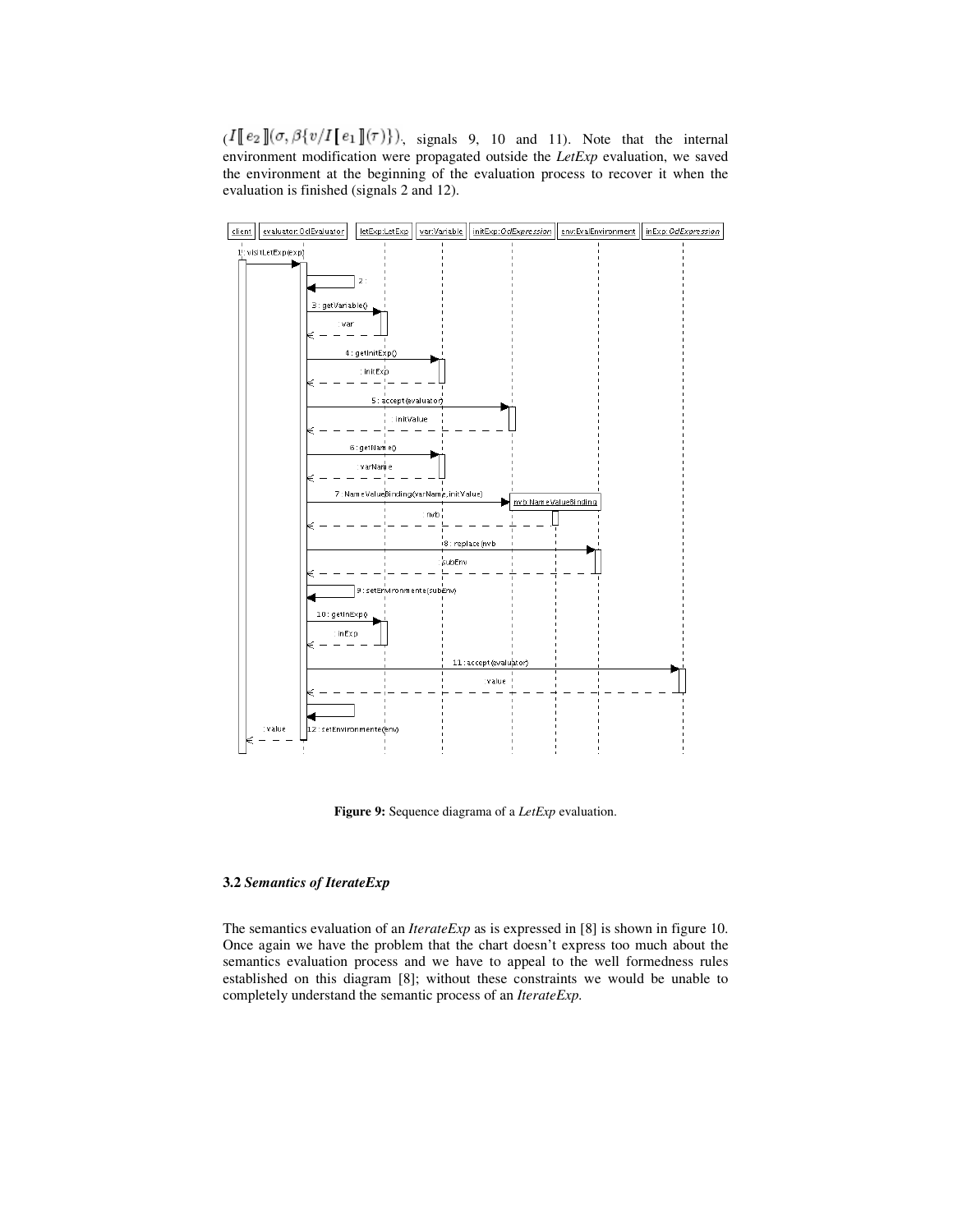

**Figure 10**: Standard UML based semantic evaluation of an *IterateExp.*

Even worse, such constraints try to explain how *IterateExp* works but lacks of correctness due to the fact that the *IterateExp* is defined in terms of a *ForAllExp* wich is itself defined in terms of *IterateExp*, as follows:

The environment of any sub evaluation is the same environment as the one from its previous sub evaluation, taking into account the bindings of the iterator variables, plus the result variable which is bound to the result value of the last sub evaluation.

```
context IterateExpEval inv:
let SS: Integer = source.value->size()
\textbf{in} \textbf{if} iterators->size() = 1
then Sequence{2..SS}->forAll(i:Integer | bodyEvals-
>at(i).environment = bodyEvals->at(i-1).environment-
>replace(NameValueBinding(iterators->at(1).varName,
source.value->asSequence()->at(i)))-
>replace(NameValueBinding(result.varName,bodyEvals->at(i-
1).resultValue )))
else -- iterators->size() = 2
Sequence{2..SS*SS}->forAll(i: Integer | bodyEvals-
>at(i).environment = bodyEvals->at(i-1).environment->replace(
NameValueBinding( iterators->at(1).varName,source-
>asSequence()->at(i.div(SS) + 1)))->replace(
NameValueBinding( iterators->at(2).varName,source.value-
>asSequence()->at(i.mod(SS))))->replace(
NameValueBinding(result.varName,bodyEvals->at(i-
1).resultValue )))
```
**endif**

Although an *IterateExp* is more complicated than a *LetExp,* without a previous OCL knowledge, it is almost impossible to understand these constraints, and with the proper knowledge of the language, the reading and comprehensiveness of these constraints is a hard task to do.

As we have done whit the *LetExp*, we use the math semantics of the *IterateExp* as guidance for showing this process through a sequence diagram. A summary of the math semantics is shown in figure 11 (see Appendix A of [7] for the full version), while figure 12 and figure 13 display the semantics expressed via sequence diagrams.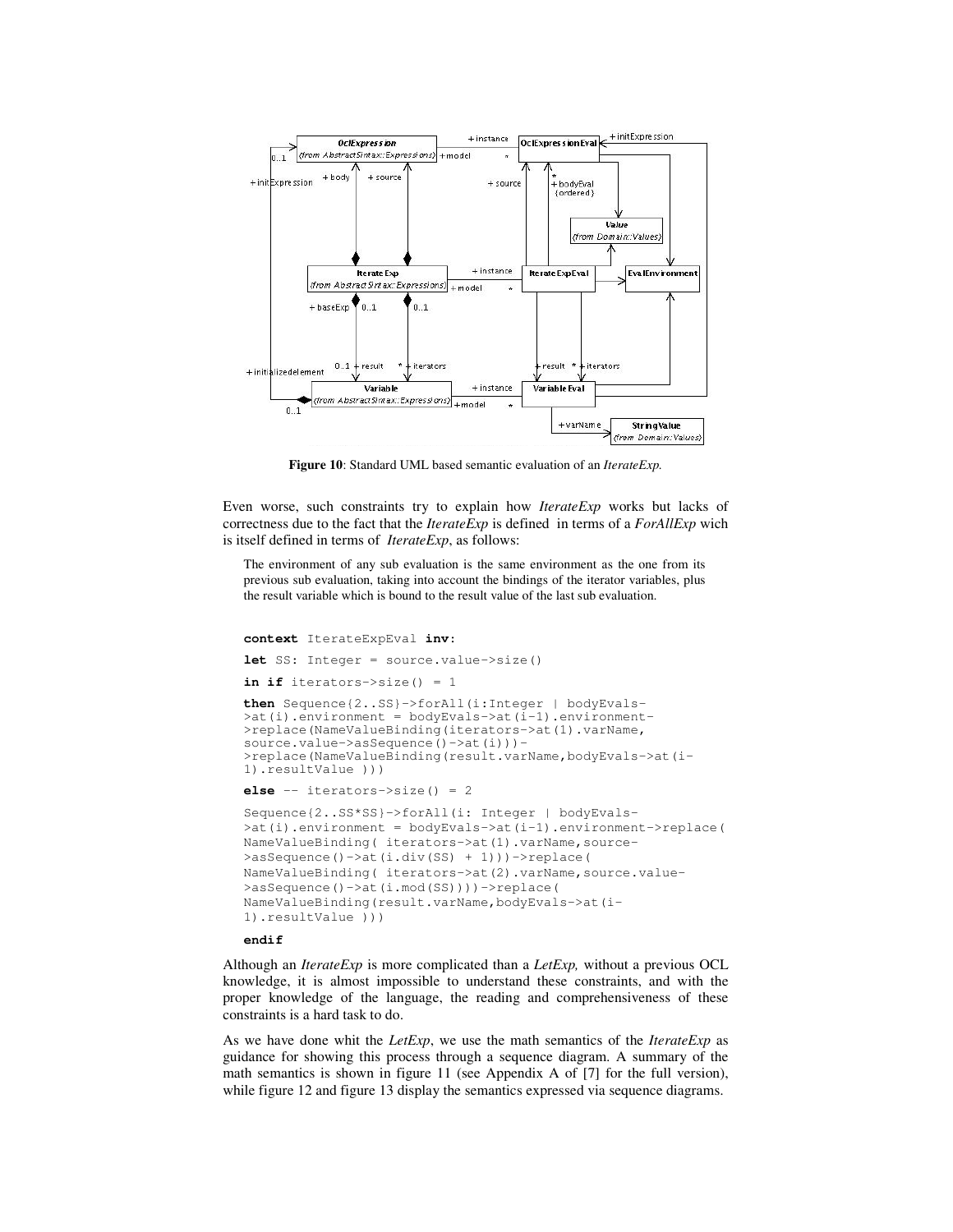$I\big[\,e_1\mathop{\rightarrow}\text{iterate}(v_1;v_2=e_2\mid e_3)\,\rbrack\!\rbrack(\tau)=I\big[\!\rbrack\!\rbrack e_1\mathop{\rightarrow}\text{iterate}'(v_1\mid e_3)\,\rbrack\!\rbrack(\tau')\text{ where }\tau'=(\sigma,\beta')\text{ and }\tau''=(\sigma,\beta'')$ are environments with modified variable assignments  $\beta' := \beta \{v_2/I \llbracket e_2 \rrbracket(\tau) \}$ 

 $\beta^{\prime\prime}:=\beta^{\prime}\{v_2/I{\mathbb{I}}\left[e_3\right]\!(\sigma,\beta^{\prime}\{v_1/x_1\})\}$ 

and it (a) If  $e_1\in\mathrm{Expr}_{\mathit{Sequence}(t_1)}$  then

 $\label{eq:1} I[\![\,e_1\rightarrow\textrm{iterate}'(v_1\mid e_3)\,](\tau') = \begin{cases} I[\![\,v_2\,](\tau') \\ \quad\mbox{if } I[\![\,e_1\,](\tau') = \langle \rangle, \\ I[\![\,\textrm{mkSequence}_{t_1}(x_2,\ldots,x_n)\rightarrow\textrm{iterate}'(v_1\mid e_3)\,](\tau'') \\ \quad\mbox{if } I[\![\,e_1\,](\tau') = \langle x_1,\ldots,x_n\rangle. \end{cases}$  <br> **Figure 11: Maths semantics of Itera** 



**Figura 12:** *IterateExp* semantics as sequence diagram.

*IterateExp* evaluation can be seen as follows:

The first sub evaluation will start with an environment in which the result variable is bound to the init expression of the variable declaration in which it is defined  $\mathcal{F} := \mathcal{P}\{v_2/I \mid e_2 \mid f \in \mathcal{F}\}$ , signals 1 to 8 in figure 12); then we proceed to evaluate the body with all iterator variables bound to the different combinations of the source (figure 11). The iterators binding  $(\beta' \{v_1/x_1\})$  in ) is done by *CombinationGenerator* (signals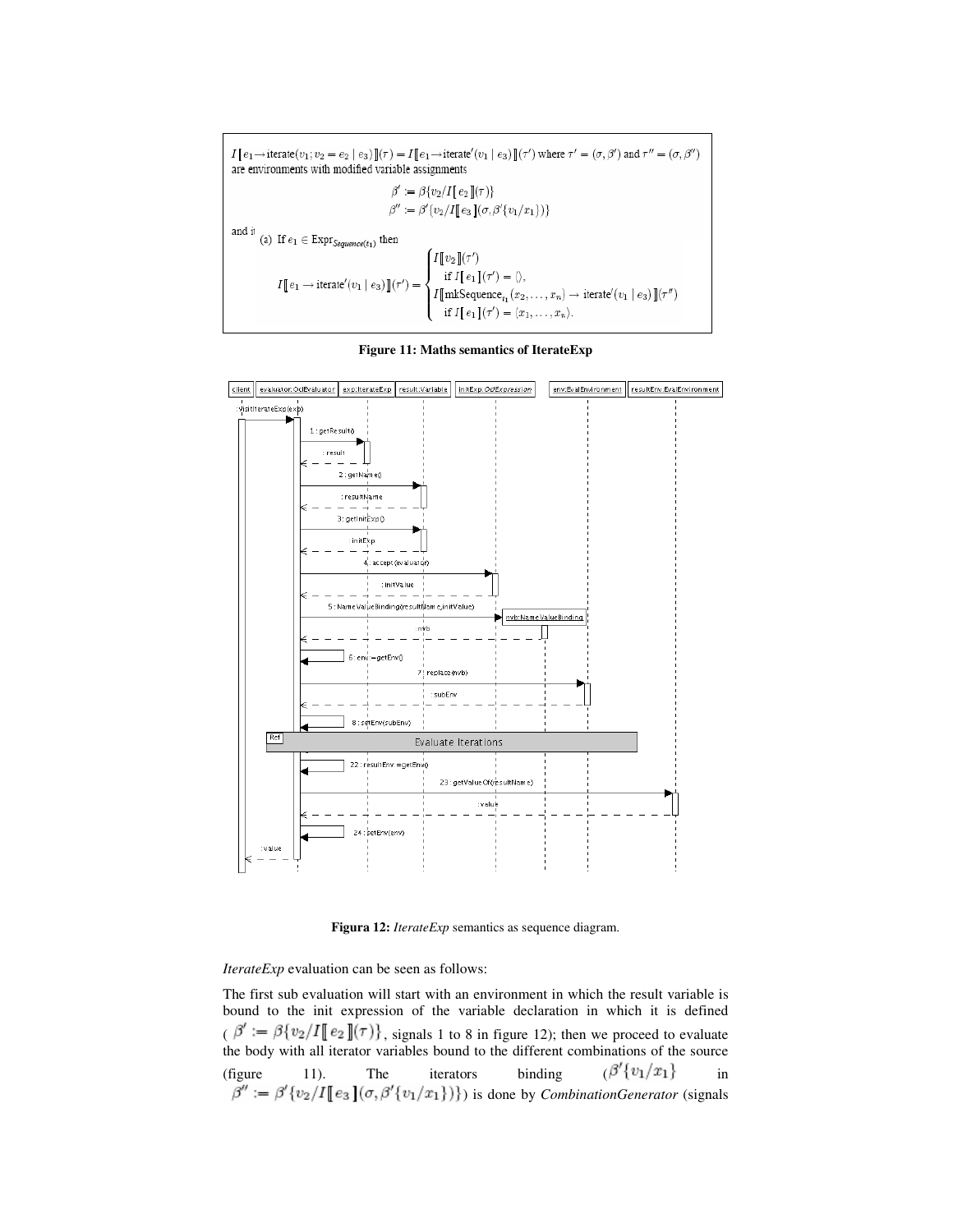13, 14 and 15 in figure 13), under a 'depth first search' strategy. This strategy determines the number of sub evaluations over the body  $(I[[e_3](\sigma, \beta'[v_1/x_1])$ in  $\beta'' := \beta' \{v_2/I \llbracket e_3 \rrbracket (\sigma, \beta' \{v_1/x_1\}) \}$ ; signals 17 and 18 in figure 13 ); as last step, these sub evaluations will update the result variable these sub evaluations will update the result variable  $(\hat{\beta}'\{v_2/I\pi [e_3](\sigma,\beta'\{v_1/x_1\})\})$ , signals 19, 20 and 21 in figure 13).

Once again we save the environment at the beginning of the evaluation process and, after recovered the value bound to the result variable (signals 22 and 23 in figure 12), we restore the initial environment.



**Figure 13:** Body Evaluation of an *IterateExp.*

With this approach, each meta-class belonging to the Domain package will be replaced with a sequence diagram which states the concrete semantics and evaluation process of the corresponding syntactic construction.

### **4 Conclusion and Future Works**

OCL is an object property specification language, which is rigorous but simple and easy to use. Therefore, it becomes a very interesting option for the development of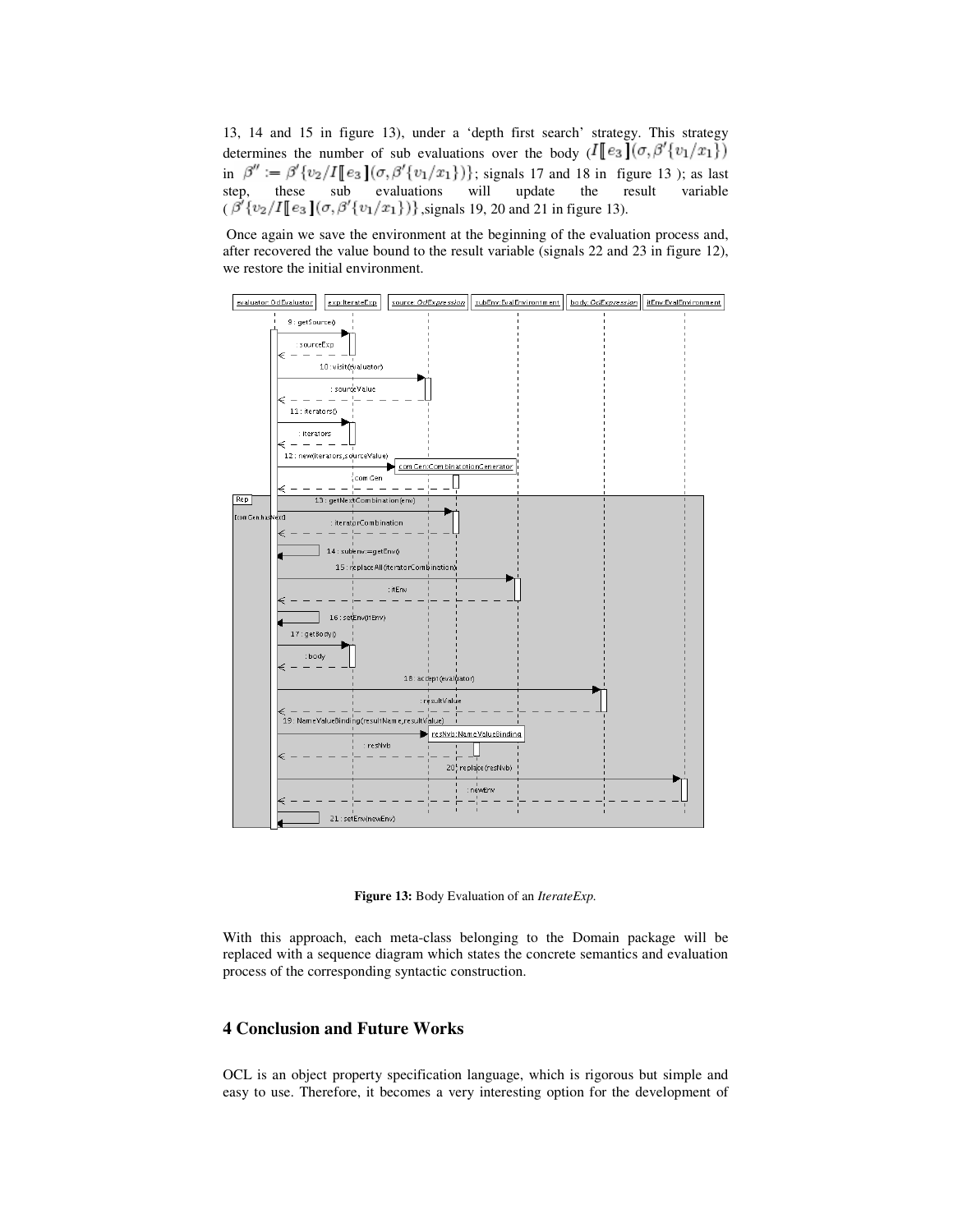code verification and derivation tools. To exploit all its potential, it is fundamental that OCL has a solid formal foundation for both its syntax and its semantic definitions. The OCL standard is formalized by metamodels expressed in MOF, complemented by well formedness rules written in the own OCL. This circular definition not only gives rise to formal problems [11], but also puts obstacles in language understandings. Additionally, we think that the use of (static) meta-classes to express the OCL semantics was a wrong choice, because of the dynamic nature of semantics evaluation which requires a dynamic (meta) modeling tool.

In this article, we elaborate an alternative definition for the OCL semantics. This proposal re-uses the OCL syntax metamodel, re-designs the OCL semantics metamodel by applying the 'Visitor' design pattern, and finally defines the relation between syntax and semantics through UML collaboration diagrams adhering to the DMM approach. In this way, circularity on the OCL definition is avoided, and intuitive communication is increased. Besides, the OCL math semantics was used as a foundation and guidance for the semantics definition. Although math semantics could be tedious and hard to understand, and demands users with more academic background, we showed that it could be translated into sequence diagrams offering a more readable and simple semantics metamodel.

On the other hand, the adequate performance of the tools supporting OCL [12] [1] strongly depends on the quality of language definition. To count on a well-defined syntax and semantics will result in benefits for such tools. Also, it is almost straightforward to translate this semantics into a programming language such as Java, because of the proximity between sequence diagrams and programming languages.

Finally, the application of the visitor pattern makes it easier the creation of new functionality over the OCL syntax structure and its integration into the CASE tool to get a powerful one. For example, concerning model transformations, it is possible to define OCL constraints transformations by adding a new " visitor" for the OCL syntax hierarchy. In this sense, we are working on the redefinition of the ePlatero evaluator [9] following the proposal presented in this article in order to analyze the potential advantages regarding the different indicators, such as reliability, efficiency, modifiability, etc.

#### **References**

- [1] Akehurst David: "OCL 2.0 Implementing the Standard for Multiple Metamodels" URL: http://www.cs.kent.ac.uk/projects/ocl/Documents/OCL%202.0%20- %20Implementing%20the%20Standard.pdf
- [2] Engels, G., Hausmann, J.H., Heckel, R., Sauer, S.: " Dynamic meta modeling: A graphical approach to the operational semantics of behavioral diagrams in uml". In Evans, A., Kent, S., Selic, B., eds.: UML 2000, York, UK, October 2-6, 2000, Proceedings. Volume 1939 of LNCS, Springer (2000) 323–337
- [3] Hennessy, M.: " The Semantics of Programming Languages: An elementary introduction using structural operational semantics". J Wiley&Sons. England. 1990.
- [4] Gamma, E. Helm, R. Johnson, R. and Vlissides, J.: " Design Patterns, Elements of Reusable Object-Oriented Software". Addison-Wesley Publishing Company, 1995.
- [5] Hausmann, J.H.: " Dynamic Meta Modeling. A Semantics Description Technique for Visual Modeling Languages" PhD thesis, Universit¨at Paderborn, Germany (2005)
- [6] Meta Object Facility MOF 2.0. OMG Adopted Specification ptc/2003-10-04. URL:www.omg.org
- [7] OCL 2.0.– OMG draft Specification /ptc/03-10-14. URL: www.omg.org/docs/ptc/03- 10-14.pdf
- [8] OCL 2.0 Specification ptc/2005-06-06. URL:www.omg.org